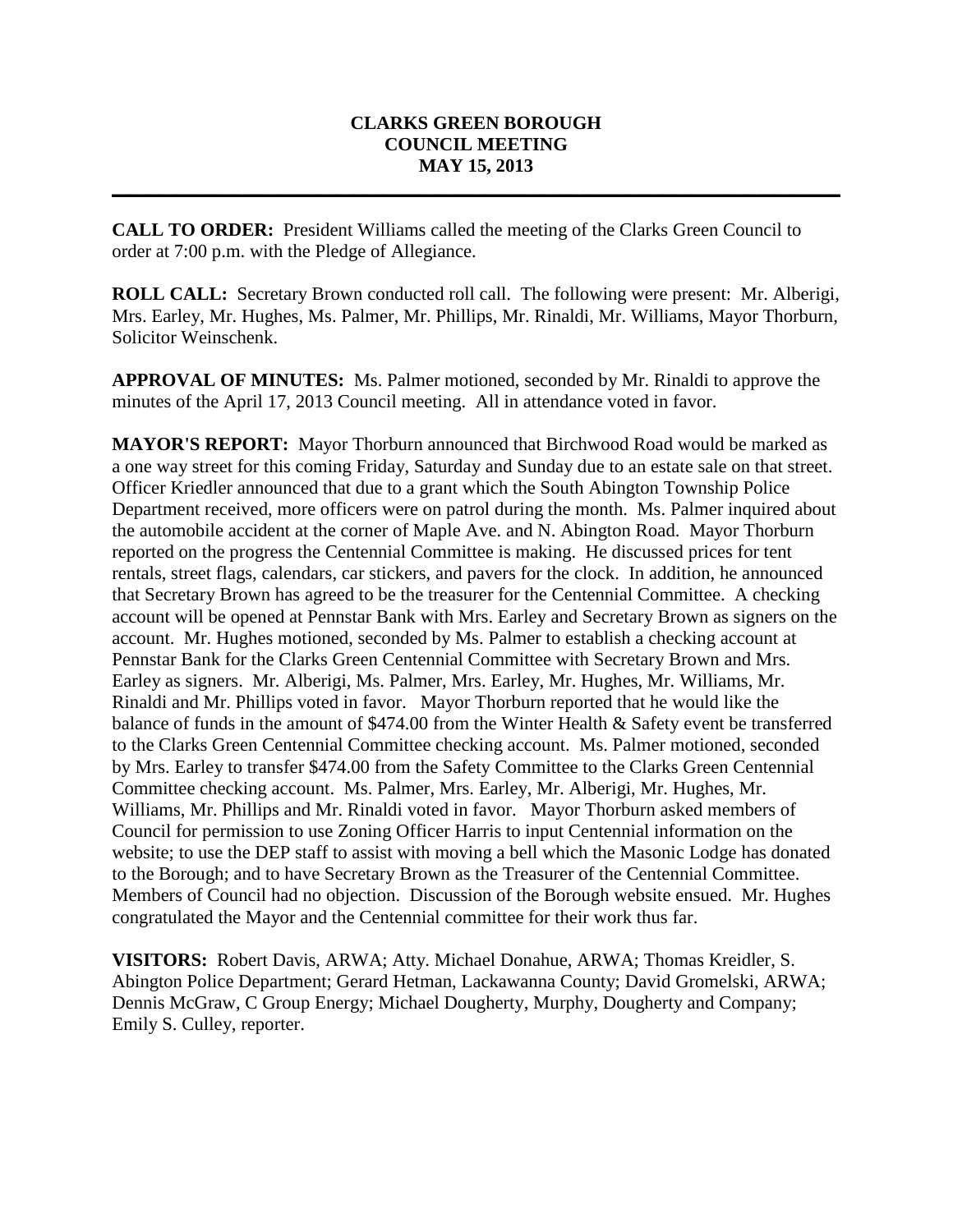**GUEST SPEAKERS:** Borough auditor Michael Dougherty addressed Council to review the 2012 Borough audit. He discussed expenditures vs. revenues and announced that the Borough is in good financial condition. Mr. Hughes motioned, seconded by Mr. Phillips to accept the 2012 Borough audit as presented. Mr. Hughes, Mr. Williams, Mr. Rinaldi, Mr. Phillips, Mr. Alberigi, Ms. Palmer and Mrs. Earley voted in favor.

Michael Donahue, Attorney for ARWA, addressed Council to request that that Council enact a Debt Ordinance authorizing the guarantee of Clarks Green's proportionate share of the \$5.79 million loan. Ms. Palmer inquired as to what the total amount of interest paid will be. Atty. Donahue reported that the total amount for principal and interest is \$725,792.00. The principal amount is \$549,000.00. Groundbreaking will be held May 30, 2013. Atty. Donahue is asking for a motion to adopt the Debt Ordinance and to execute the accompanying documents including the application to the Department of Community and Economic Development, the Borrowing Base Certificate and the Debt Statement. Mr. Hughes motioned, seconded by Ms. Palmer to adopt the Debt Ordinance and execute the accompanying documents including the application to the Department of Community and Economic Development, the Borrowing Base Certificate and the Debt Statement. Ms. Palmer, Mrs. Earley, Mr. Phillips, Mr. Williams, Mr. Rinaldi, Mr. Hughes and Mr. Alberigi voted in favor. Mrs. Earley reported that she has been reviewing the Coordination meeting agenda item which references Act 537, which is the update on the request by Clarks Summit Borough for ARWA to acquire a portion of the main sewer line currently owned by Clarks Summit Borough. She reported that Clarks Green, and South Abington have voted against it. The Clarks Green DPW foreman and the Borough Engineer have voiced their disagreement about this part of the Agenda. The DPW Foreman reported to Mrs. Earley that sometimes the Agenda is so long that there is no time to comment on this issue. Her concern is that it has been on the Agenda for so many months, and that it is not part of the Act 537 Plan. Each municipality is mandated to take care of their own sewer pipes and she is questioning as to why we should have to pay for the maintenance of one of the other partners. She is wondering why it keeps coming up on the Agenda when the municipalities have already voted against it. Robert Davis, ARWA Executive Director responded to Mrs. Earley's inquiry by saying that Clarks Summit has asked ARWA to accept a sewer line section in Clarks Summit. ARWA still needs to review it and to respond to Clarks Summit; therefore it will remain on the Agenda until it can be addressed. Solicitor Weinschenk discussed the PennVest loan closing. In addition, Atty. Donahue is requesting that this Council consider adopting and enacting the Joint Treatment Agreement which sets forth the duties and responsibilities between ARWA and the three municipalities. After discussion by Atty. Donahue, Mr. Hughes motioned, seconded by Mr. Phillips to adopt the ARWA Treatment Agreement as it has been amended. Mrs. Earley, Mr. Phillips, Mr. Rinaldi, Mr. Hughes, Mr. Williams, Mr. Alberigi and Ms. Palmer voted in favor. Atty. Donahue thanked Council for its consideration.

**LACKAWANNA COUNTY COMMUNITY RELATIONS:** Mr. Hetman thanked Councilman Hughes for attending the Legislative breakfast at PNC field. In addition, he announced upcoming Lackawanna County events. At the end of Mr. Hetman's presentation, Mr. Hughes spoke about the Legislative breakfast and about PNC field.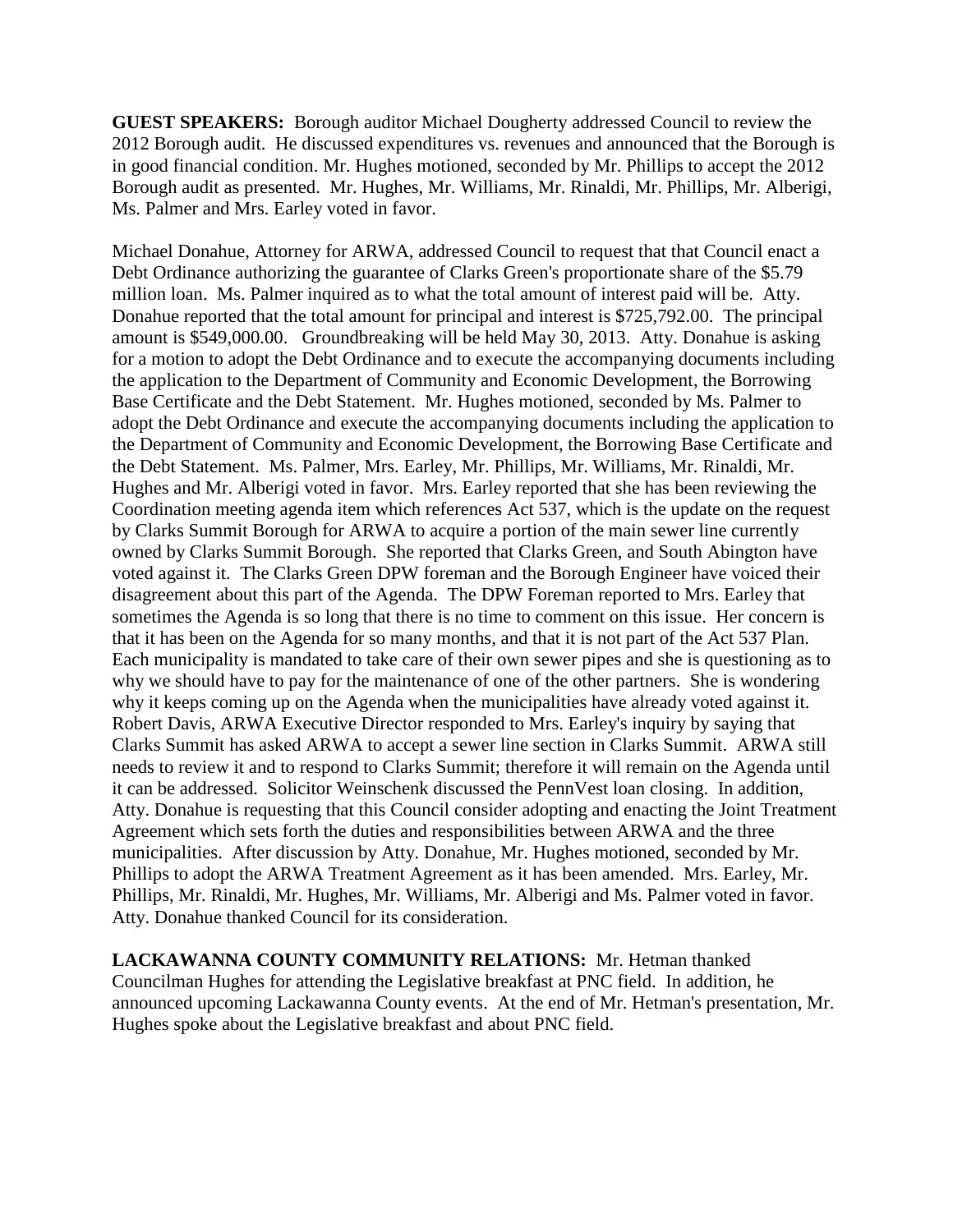**SOLICITOR'S REPORT:** Solicitor Weinschenk discussed three items for Council to act on this evening. The first item was the guarantee of the Abington Regional Wastewater Authority \$5,794,000.00 loan; the second item is the Joint Treatment Agreement; and the last item is Application for Payment #4 from FieldTurf for approximately \$148,742.48. This would be the full payment up to the amount of retention. He has forwarded the request to Jim Kane who responded via e-mail that there were some minor issues with respect to turf being flat as well as other issues with the field that he wants resolved. Therefore we will not be acting on Payment Application #4 this evening. Mr. Hughes reported that a Clarks Green resident had not been billed during the time PAWC was performing the sewer billing. Solicitor Weinschenk responded that the amount is collectible.

**TREASURER'S REPORT AND BILL APPROVAL:** Mr. Hughes presented the Treasurer's report, which was filed for audit. Current fund balances are as follows:

| \$ | 13,512.65  |
|----|------------|
|    | 260,956.43 |
|    | 35,235.74  |
|    | 216,157.90 |
|    | 84,904.83  |
|    | 40,060.16  |
| S  | 650,827.71 |
|    |            |

Mr. Hughes reported on balances of a year ago as compared to current amounts for various budget items. Mr. Hughes motioned, seconded by Mrs. Earley to accept the Treasurer's Report and ratify the payment of the bills. Ms. Palmer, Mrs. Earley, Mr. Hughes, Mr. Alberigi, Mr. Rinaldi, Mr. Phillips and Mr. Williams voted in favor. Mr. Hughes then reported on Budget vs. Actual figures to Council. Mr. Hughes motioned, seconded by Ms. Palmer to transfer the budgeted amount of \$1400.00 from the General Fund checking account to the Shade Tree Commission checking account. Ms. Palmer, Mrs. Earley, Mr. Hughes, Mr. Alberigi, Mr. Rinaldi, Mr. Phillips and Mr. Williams voted in favor. Mr. Hughes then discussed the issue of electricity providers. He suggested to Council that he and Mrs. Earley meet with Mr. McGraw to review the providers and come back to Council with a recommendation. He invited other Council members to join them and Ms. Palmer indicated that she would like to attend. They agreed to meet on Thursday, May 23 at 7 p.m. at the Borough building. President Williams announced that with the arrival of the DPW Foreman to the meeting now, an Executive Session will be called to discuss Personnel issues. The Executive Session began at 8:35 p.m. At the conclusion of the Executive Session, the Council meeting resumed at 8:45 p.m.

**BUILDING & GROUNDS:** Mr. Phillips presented the air conditioning proposals. Proposals had been received from Hannaberry, Rite-Temp, and Thermo Serve. Thermo Serve's service contract was the lowest at \$420.00 per year. Mr. Phillips motioned, seconded by Mrs. Earley to hire Thermo Serve to perform the yearly maintenance on the Borough building air conditioning units at a cost of \$420.00 per year. Mrs. Earley, Mr. Phillips, Mr. Rinaldi, Mr. Hughes, Mr. Williams, Mr. Alberigi and Ms. Palmer voted in favor. In addition, Mr. Phillips reported on a request from owners of a pre-school which will be located in the Clarks Green United Methodist Church beginning in September. The pre-school needs an alternate location to meet in the event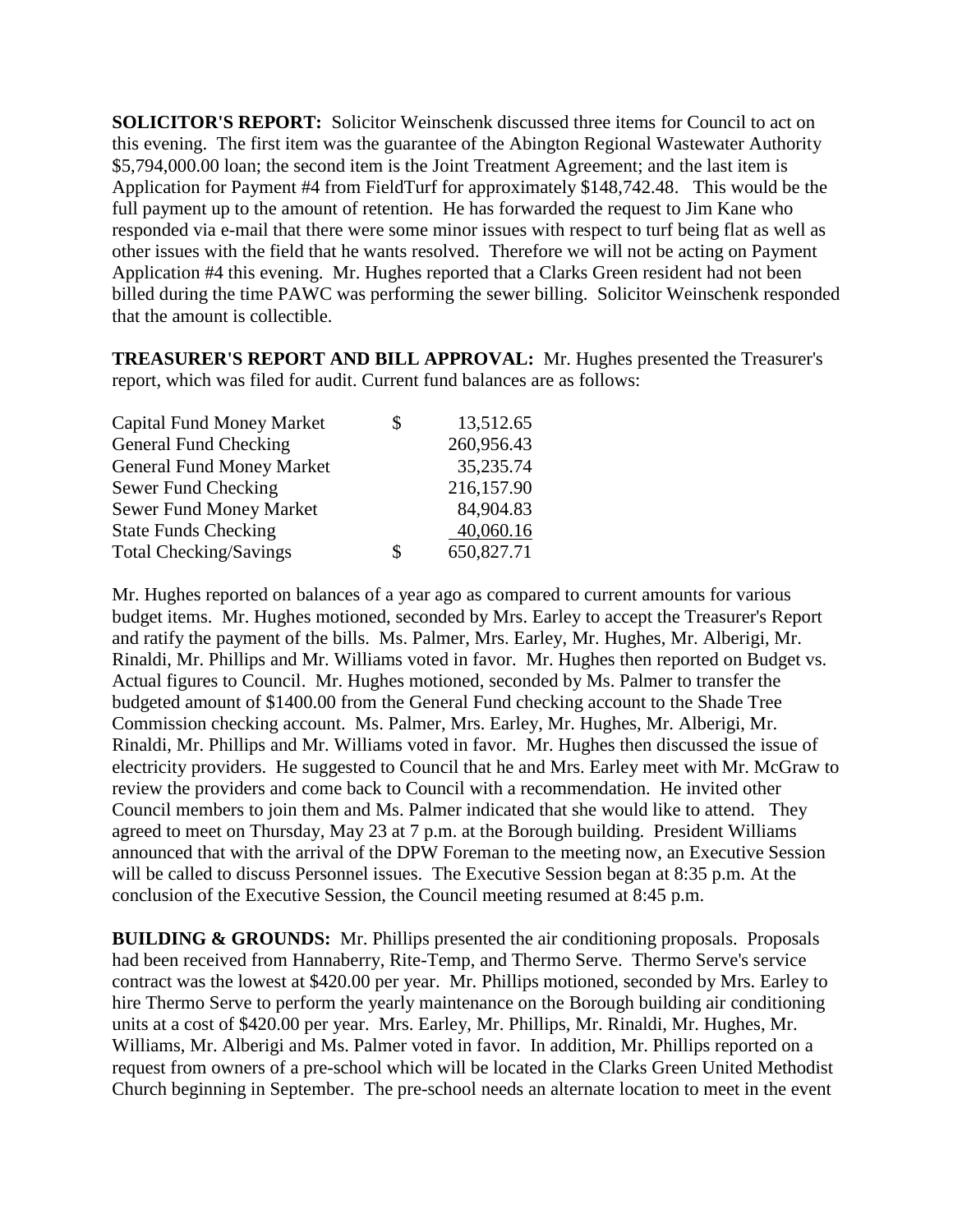of an emergency and are asking if they could use the Borough building. After Council discussion, Mr. Phillips motioned, seconded by Mr. Hughes to allow the pre-school to meet at the Borough building in the event of an emergency. Ms. Palmer, Mr. Alberigi, Mr. Williams, Mr. Hughes, Mr. Rinaldi, Mr. Phillips and Mrs. Earley voted in favor.

**PUBLIC WORKS:** Mrs. Earley reported that after notifying Sol. Weinschenk via e-mail about the Vassar Avenue situation, he advised her to send a letter to Mr. Reuther about the responsibilities the homeowner has. She sent Mr. Reuther a letter explaining the solicitor's conclusions. Today Mr. Reuther responded via e-mail to say that he would be contacting the DPW foreman. Mrs. Earley also reported that she is aware that the ARWA Board continues to put on its monthly Coordination meeting agenda the idea of ARWA taking over some of Clarks Summit's sewer lines. Borough Engineer Jack Scheuer and the DPW foreman have both voiced their disagreement with this part of the agenda. Mrs. Earley is recommending that our Council President send a letter on behalf of Council to let Clarks Summit and the ARWA board know that we do not agree that Clarks Summit should be able to pass this expense onto our residents. Members of Council voiced their agreement. In addition, Mrs. Earley reported that the bid opening for the sewer TV inspection, air testing and grouting took place on May 10. Eight companies submitted bids with the lowest bid coming from National Water Main Cleaning Company in the amount of \$16,896.80. Solicitor Weinschenk and Borough Engineer Scheuer have reviewed the three lowest bids and they feel satisfied that we can award the work to the lowest bidder. Mrs. Earley motioned, seconded by Ms. Palmer to award the project to National Water Main Cleaning Company in the amount of \$16,896.80. Mr. Alberigi, Mr. Rinaldi, Mr. Phillips, Mr. Hughes, Ms. Palmer, Mrs. Earley and Mr. Williams voted in favor. Mrs. Earley visited the DPW staff on Friday morning with donuts, a card and good wishes for John Charles as he leaves his DPW job at the Borough for his new position in Blakely. Mrs. Earley reported that she has been in contact with the Scranton Sewer Authority regarding the use of their street sweeper. They have contacted the DPW foreman to say that they will be here this coming Monday and Tuesday. The DPW foreman is asking permission for the DPW staff to attend the free Government Day at Medico on Route 315 on May 23 from 8:30 a.m. to 12 which will give them an opportunity to network with all the municipalities and find out about the latest equipment and the latest rates on rentals. Mrs. Earley motioned, seconded by Ms. Palmer to allow the DPW staff to attend Government Day at Medico on May 23 from 8:30 a.m. until 12:00. Mr. Alberigi, Mr. Rinaldi, Mr. Phillips, Mr. Hughes, Ms. Palmer, Mrs. Earley and Mr. Williams voted in favor.

**HEALTH & SAFETY:** Mr. Alberigi discussed the \$474.00 transfer of donations from the Winter Health & Safety event to the Clarks Green Centennial Committee and felt it is a good use of the funds for the benefit of the community.

**REFUSE & RECYCLING:** At the Work Session, Mr. Rinaldi reported on an incident with garbage on Brighton Drive. The property owner did call regarding plastic bags filled with leaves and the issue has been resolved. In addition, Mr. Rinaldi reported that 16 recycling containers for paper recycling have been purchased for \$149.60 which was within the budgeted amount of \$150.00.